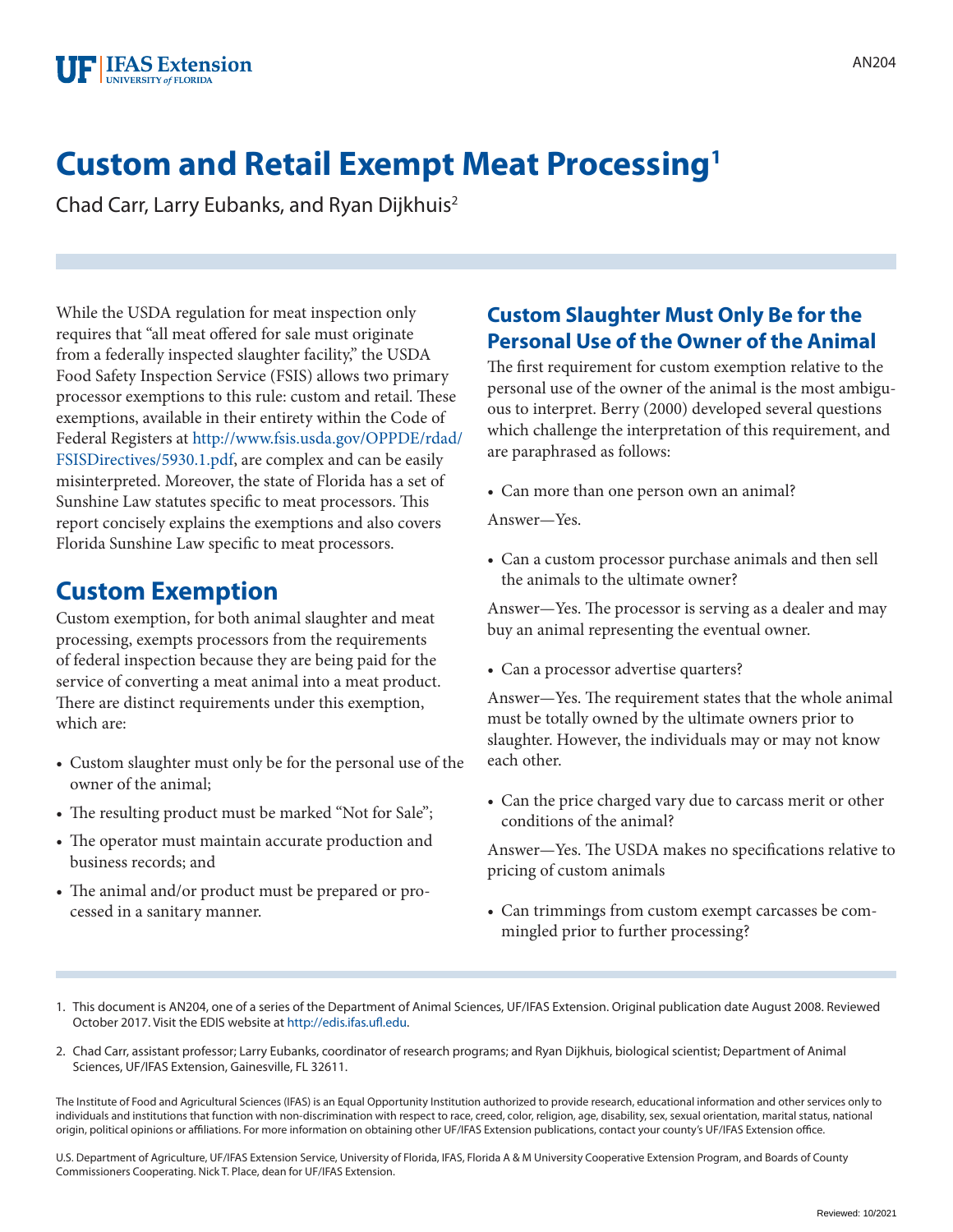Answer—Yes. The USDA allows commingling of trimmings from custom animals as long as the owners have approved the practice.

#### **The Resulting Product Must Be Marked "Not for Sale."**

According to Berry (2000), the most frequent question about this requirement involves when the product should be marked. Specific questions from Berry (2000) are paraphrased as follows:

• When should the carcass of a custom-slaughtered animal be marked "Not for Sale"?

Answer—Carcasses should be marked immediately after slaughter.

• What if an animal was slaughtered on the farm and the carcass brought to the processor for fabrication or further processing?

Answer—Any packages of meat from custom slaughter or containers containing those packages should be marked "Not for Sale" immediately after being prepared. This means each piece the consumer receives should be marked.

• Can trimmings from custom exempt animals be commingled with inspected products prior to grinding products?

Answer—Yes. However, all resultant products must be marked "Not for Sale".

#### **The Operator Must Maintain Accurate Production and Business Records.**

The production records should document facility safety measures such as water, sewage, and chemical. The production records for custom facilities that slaughter beef should describe disposal of specified risk materials (brain, spinal cord, etc.), and confirm the facility only harvests ambulatory animals. The business records should include the numbers and kinds of livestock slaughtered, quantities and types of custom products prepared, and names and addresses of the owners of the livestock and products. The USDA perceives the checkpoint of livestock numbers and owners as a "red flag" indicating a potential non-compliance issue. This leads to a question posed by Berry (2000):

• What happens when a name is repeated in the custom slaughter record within a few months, definitely exceeding the requirements for personal use?

Answer—This is probably the name of a given livestock dealer or producer. It is the responsibility of the custom processor to record the actual owner.

#### **The Animal and/or Product Must Be Prepared or Processed in a Sanitary Manner.**

USDA Food Safety Inspection Service (FSIS) employees conduct periodic reviews of custom slaughtering and processing operations to ensure they meet all applicable sanitation regulations. This FSIS directive can be viewed at [http://](http://www.fsis.usda.gov/OPPDE/rdad/FSISDirectives/5930.1.pdf) [www.fsis.usda.gov/OPPDE/rdad/FSISDirectives/5930.1.pdf](http://www.fsis.usda.gov/OPPDE/rdad/FSISDirectives/5930.1.pdf). Processors with no past history of non-compliance typically receive no more than one scheduled verification review per year. All custom processors will be given a copy of their annual review by FSIS personnel.

## **State of Florida Meat Processing Statute**

Florida lawmakers passed statute 500.601 in 2007 which addressed custom meat processing and retail meat sales. The entire document can be viewed at [http://www.leg.state.fl.us/](http://www.leg.state.fl.us/Statutes/index.cfm?App_mode=Display_Statute&Search_String=&URL=Ch0500/SEC601.HTM&Title=-%3E2007-%3ECh0500-%3ESection%20601#0500.601) [Statutes/index.cfm?App\\_mode=Display\\_Statute&Search\\_](http://www.leg.state.fl.us/Statutes/index.cfm?App_mode=Display_Statute&Search_String=&URL=Ch0500/SEC601.HTM&Title=-%3E2007-%3ECh0500-%3ESection%20601#0500.601) [String=&URL=Ch0500/SEC601.HTM&Title=-%3E2007-](http://www.leg.state.fl.us/Statutes/index.cfm?App_mode=Display_Statute&Search_String=&URL=Ch0500/SEC601.HTM&Title=-%3E2007-%3ECh0500-%3ESection%20601#0500.601) [%3ECh0500-%3ESection%20601#0500.601](http://www.leg.state.fl.us/Statutes/index.cfm?App_mode=Display_Statute&Search_String=&URL=Ch0500/SEC601.HTM&Title=-%3E2007-%3ECh0500-%3ESection%20601#0500.601). Prior to sale, processors must have the name and address of the seller, and must complete the following on behalf of the seller:

- Estimate the carcass weight, cutting loss, and total price of the order;
- Generate a list, by name and estimated count, of each cut to be derived from each primal source; and
- Generate a statement that the buyer may keep the cutting loss (bone, fat, offal, etc.) if desired,

At the time of final product delivery, processors must complete the following on behalf of the seller:

- Present the actual carcass weight and total delivered weight;
- Present the actual cutting loss; and
- Present an actual list, by name and estimated count, of each cut derived from each primal source.

## **Retail Exemption**

Retail establishments, such as grocery stores and markets, are exempt from federal inspection during processing, provided the meat was derived from animals slaughtered under either state or federal inspection. There are distinct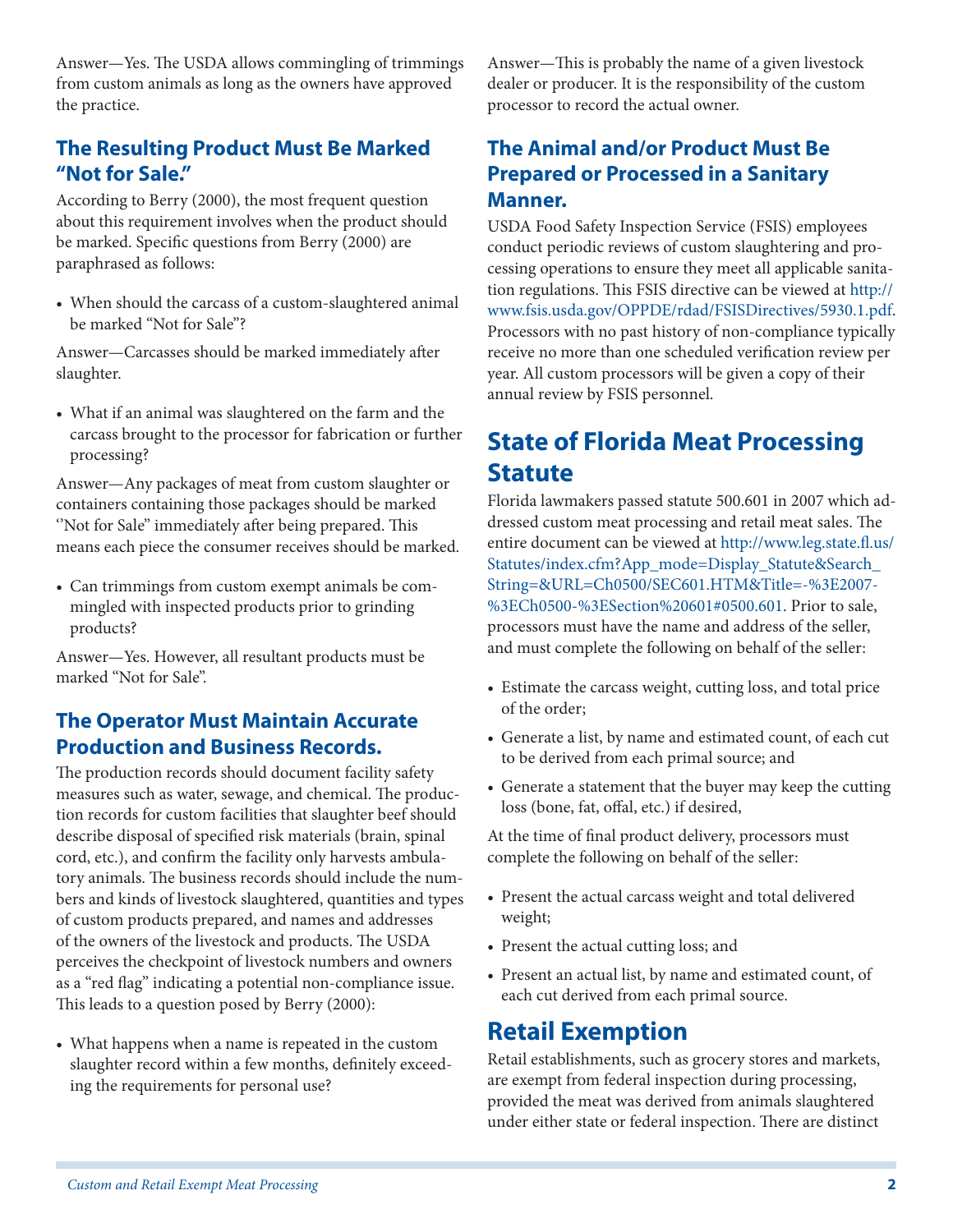requirements under this exemption specifying what a retail exempt facility can and can not do. A retail market can not:

- Slaughter without Federal inspection;
- Can meat without Federal inspection;
- Sell to other retail markets; or
- Sell to wholesalers or distributors.

The primary initiative of a retail exempt facility is to sell fresh or frozen meat products to consumers for household consumption. To distinguish between purchasing for personal household consumption and purchasing for resell, the USDA has limitations on a "normal retail quantity" a customer can purchase and a processor can provide. The limitations per meat animal species are listed as follows:

- Cattle—300 pounds
- Calves—37.5 pounds
- Sheep—27.5 pounds
- Swine—100 pounds
- Goats—25 pounds

A retail-exempt processor can sell products to food service (caterers, hotels, and restaurants), provided that:

- The processor's total sales to food service do not exceed FSIS's annual dollar limitations for retail sales, which is \$55,100, for 2008;
- The processor's total sales to food service do not exceed 25% of their total annual sale;
- The processor only sells fresh products.
- The annual dollar limitations for retail sales of meat products can be found within the federal register at [http://](http://www.fsis.usda.gov/OPPDE/rdad/FRPubs/2007-0009.pdf) [www.fsis.usda.gov/OPPDE/rdad/FRPubs/2007-0009.pdf](http://www.fsis.usda.gov/OPPDE/rdad/FRPubs/2007-0009.pdf).

The requirements for selling products direct to customers or to food service are very specific and restrictive, and some common questions involving them include:

• Is there a restriction on how often a consumer can purchase a "normal retail quantity" of product of a given species?

Answer—No. However, a consumer should not receive more than a "normal retail quantity" of a given species at one time.

• What should occur if a family bought an 800 lb beef carcass for the freezer, making roughly 500 lbs of retail product for purchase?

Answer—To remain within compliance, the order should be divided in half and two checks should be written to the retail processor. However, this is not enforced.

• Can processors sell consumers a "normal retail quantity" of more than one species at the same time?

Answer—Yes.

• What is or is there a "normal retail quantity" restriction for selling ground product direct to consumers?

Answer—Yes. It would be the same as the "normal retail quantity" of product of a given species.

• How do processors control how a product is used after its purchase?

Answer—If a consumer is buying a large volume of product the processor should ask how it will be used. However, it is almost impossible to police how products are used after selling.

• Can retail exempt products originating from federally inspected product be shipped and sold to customers between states via U.S. Mail?

Answer—Yes, retail exempt products can be shipped via common carrier to interstate consumers if the products were only derived from federally inspected products. However, the products can not have an inspection legend.

• Can a retail exempt processor sell an uncured, uncooked, unsmoked fresh sausage to food service within the limits of the retail exemption regulations?

Answer—Yes, a retail store may cut, trim, slice, grind, or freeze, products made from meat even if the products are multi-ingredient and sell them to food service consumers within the monetary limits set out by FSIS

The last primary FSIS restriction states a processor can market retail exempt products from two different stores. The specific USDA requirements for the stores are that:

• The processor must own the facility or pay for the facility's usage;

and

• The processor must not have more than two markets open at the same time.

A retail-exempt processor can have a permanent retail store and sell at a daily farmer's market, as well as having a roadside stand or truck, as long as no more than two selling points were open on the same day. Additionally, if